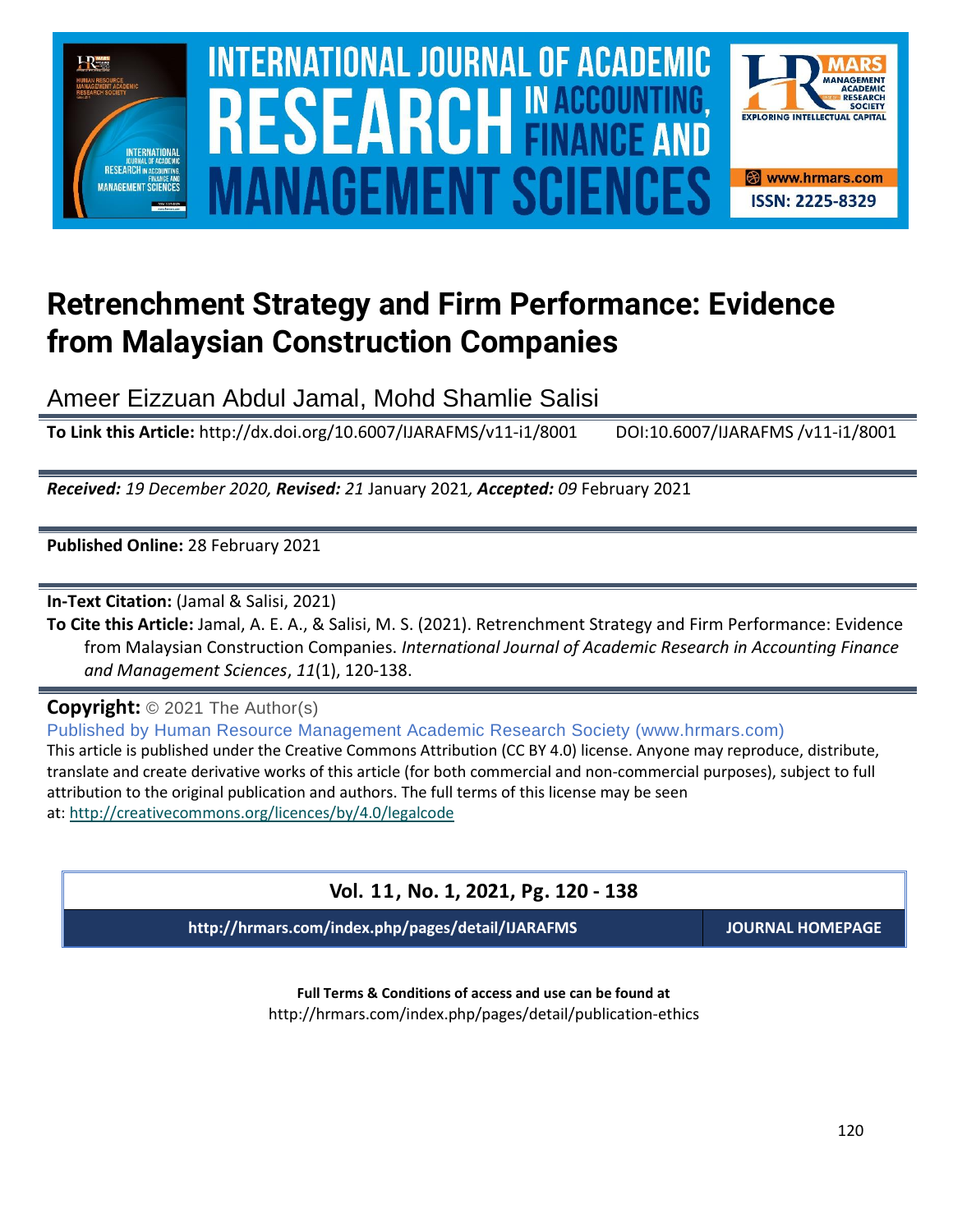

# **INTERNATIONAL JOURNAL OF ACADEMIC** SOURCE NEWSLET AND RELEASE OF THE SCIENCE OF THE SCIENCE OF THE SCIENCE OF THE SCIENCE OF THE SCIENCE OF THE SCIENCE **Vol. 1 1 , No. 1, 2021, E-ISSN: 2225-8329 © 2021 HRMARS** ANAGEMENT SCIEI



Ameer Eizzuan Abdul Jamal<sup>a</sup>, Mohd Shamlie Salisi<sup>b</sup>

a MSc Candidate, <sup>b</sup> Senior Lecturer, <sup>a, b</sup> Faculty of Business and Management, Universiti Teknologi MARA, Kota Kinabalu 88997, Sabah, Malaysia. Email: ameer5200@gmail.com

## **Abstract**

With the latest Gross Domestic Product (GDP) rate of 4.7% form the 4<sup>th</sup> Quarter of 2018 which shows an uprising trend in the Malaysian economy, it is no exception for managers to implement a strategy due to the order from the higher authorities which us to conduct a retrenchment strategy. This order falls toward specific sectors such as manufacturing, financial services and construction sector which is to be done to increase firm performance. With the construction sector that is more likely to be listed in PN17 (Amir Hisyam,2018) it gives more attention for the researcher to focus more on the sector with it being the second highest rate of loss of employment in Malaysia. Hence this research aims to investigate the relationship between retrenchment strategy and firm performance for a sample of 49 listed construction companies in Malaysia which is to be chosen if the firms has the following criteria that needed by this study over the period of 2008 – 2018. Afterwards this study will investigate the effects of the firm performance towards potential investor's decision as the contributing component of this study is implementing Return on Equity as well as Tobin's Q in the dependent variable. By using regression model in STATA software alongside with multiple tests to examine the data of the firms, the study hopes to find acceptable results to determine the relationship among the variables. Later in the study the results show that the main variable which is retrenchment has no significant influence towards any of the firm performance. The study will contribute to Malaysia construction firms, investors and managers by showing how in the current state of the country does practicing retrenchment strategy affects the firm performance. **Keywords**: Retrenchment Strategy, Firm Performance.

## **Introduction**

## **Retrenchment**

In order to survive a business from contributing towards economy downfall, each and different firms have many capabilities. Strategic management and finance literatures documented that retrenchment strategy is one way to keep firms afloat against the roaring tide (Ung et al, 2018). Retrenchment strategy is a common strategy used by organizations in facing bad financial

**EXPLORING INTELLECTUAL CAPITAL** 

& www.hrmars.com

**ISSN: 2225-8329**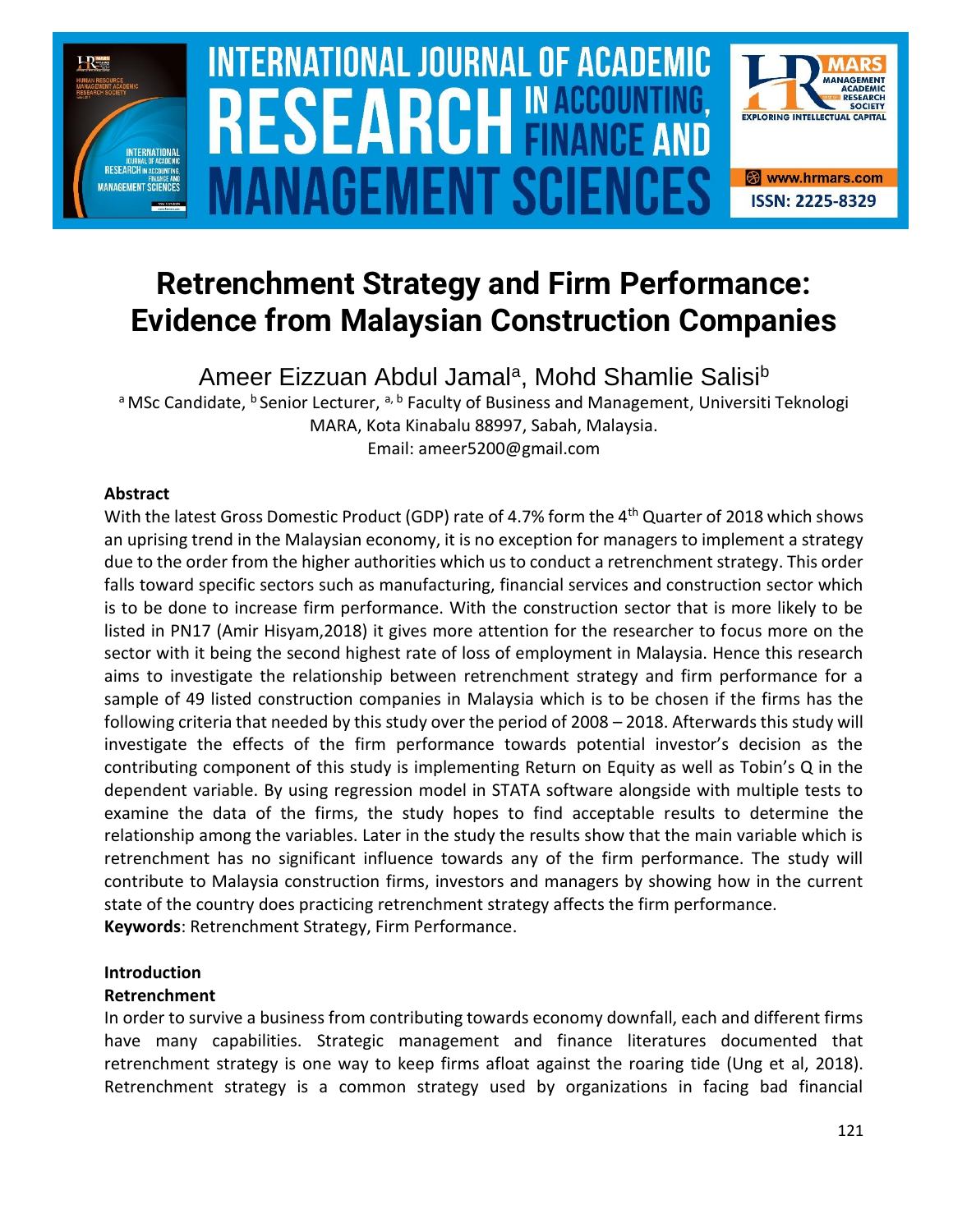**Vol. 1 1 , No. 1, 2021, E-ISSN: 2225-8329 © 2021 HRMARS**

performance (Morrow et al., 2004; Ung et al., 2018). It is operationalized to reduce the risk of loss by selling the assets and eliminating sticky fixed cost. Although commonly imposed by companies, retrenchment is rarely investigated as empirical research (Lik-Jing, 2018).

Moreover, studies on the relationship between firm strategy and firm performance are dominated by a turnaround strategy (e.g., Khanna & Palepu, 2000; Denis et al., 2002; Lins & Servaes, 2002, Fauver et al., 2004; Lee et al., 2012). Turnaround strategy generally defines as the process of transforming a los-making company into a profit-making company. Anastasia (2015) states that corporations may perform this strategy in cases such as when the business is experiencing downturn events. This strategy is a method towards corporate renewals which is aiming to save a troubled-corporations such as those that are listed under PN17 or PN4 which indicates that the companies listed are experiencing downturn performance and in need of corporate recovery.

Anastasia (2015) also stated the external causes for failing companies such as new aggressive competitor, increase in prices of supply, changes in the market demand and economic conditions. For this study, it is suitable to look at economic conditions as the problem will be explain in the problem statement in page 4. Economic conditions as explained by Anastasia (2015) is the current condition of the market or economy could be a contributing factor to the decline of a company.

This research defines retrenchment as a reduction in assets and costs. Furthermore, retrenchment also consists of reduction of the finished goods and inventory, reduction of the number of employees, reduction of selling, general, and administrative expenses (SGA), reduction of plant, property, and equipment costs (PPE), and reduction of research and development costs (R&D) (Hofer, 1980; Morrow et al., 2004; David, 2013). For example, selling off inefficient and underutilized assets might help firms to perform better in declining economy (Schendel et al.1976; Hambrick & Schecter 1983; O'Neill 1986; Lim et al., 2013).

Meanwhile, Malaysian firms offer a good platform for further exploration of this topic due to its high degree of retrenchment. For example, retrenchment strategy such as lay-offs, selling off the property, and also including the closure of plant that was conducted by Malaysian companies will probably have different outcomes. Take Malaysia Airlines for example, where the firm were restructured and privatized in order to ensure the air carrier would remain operating after the crisis of MH370 and MH17. Other companies such as Tesco Malaysia also announced to plan restructure to the company as well as standardizing job grading to make the company more profitable. Yet, each company has taken different benefit and cost that incurred from retrenchment strategy.

Furthermore, Malaysia also provides a unique institutional setting to examine the performance of retrenchment with its interesting pyramiding and crossholding controlling shareholder issue. For instance, Firm A might be controlled by the owner of Firm B, where Firm B is controlled by owner of Firm C. Yet, Firm C is controlled back by owner of Firm A. Interestingly, those owners are from one family business groups. This scenario provides different insights into the literature of this research area of retrenchment Ung, Brahmana, & Puah, (2018).

(Donovan, 2016) states the situation that can make a company retrench an employee. Companies may decide on a business strategy when the company is suffering any losses in order to minimize of poor economic conditions. For instance, laying off or terminating some employees and outsourcing their positions to third parties to reduce costs. Such strategy has been accepted by the courts for being a genuine strategy as it is the employer's burden for making the strategy as genuine as possible.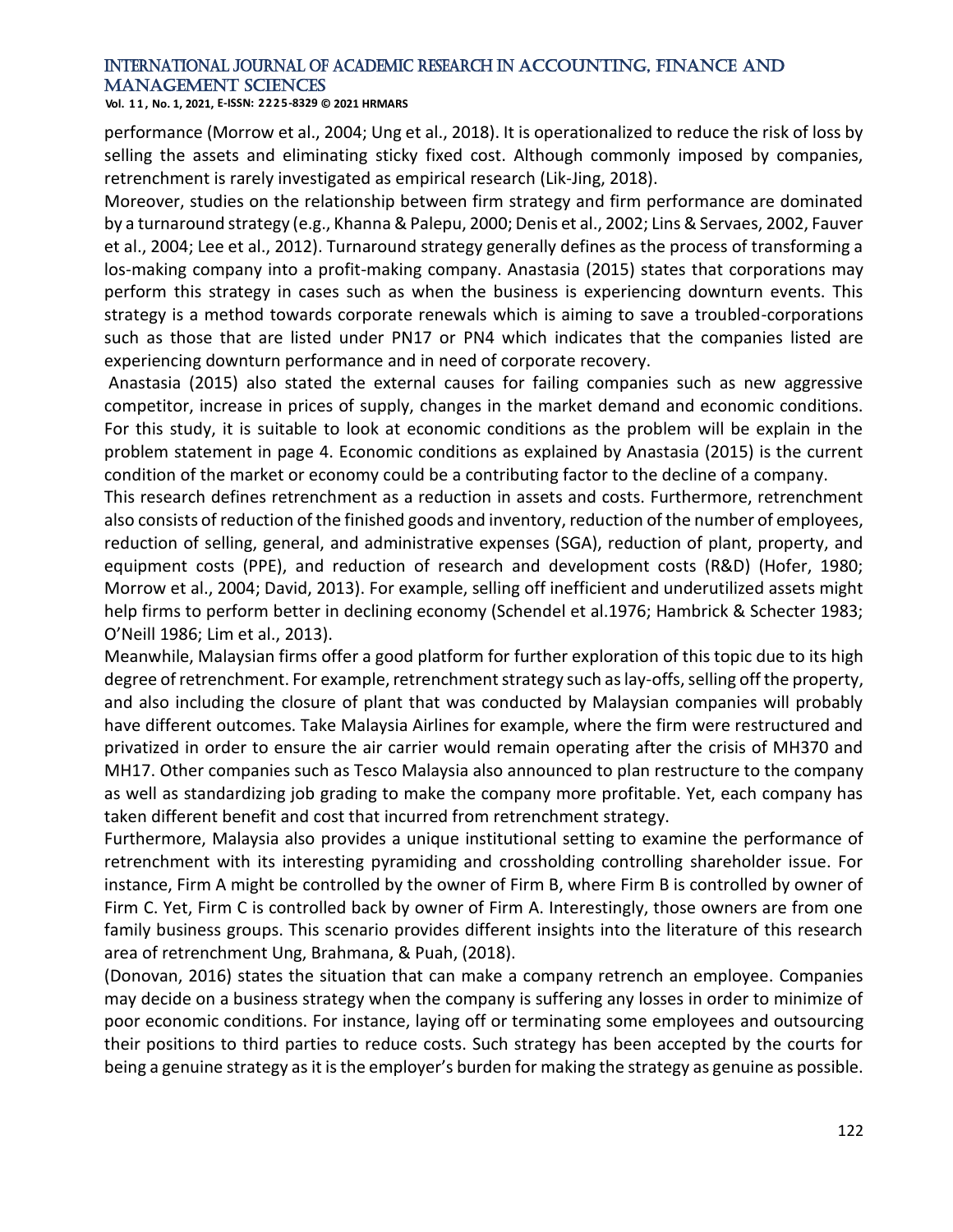**Vol. 1 1 , No. 1, 2021, E-ISSN: 2225-8329 © 2021 HRMARS**

However, the circumstances upon dismissing employees before coming to a conclusion as to whether the dismissal was fair or not will still be examine by the court (Donovan, 2016).

In addition to further relate to this study, construction sector in Malaysia is rated as the second highest sector to retrench their employees in the year 2018 as can be seen in figure 1.1 below alongside as some companies in the sector is deemed to be listed under PN17 which are companies that are suffering financial crisis, Amir (2018).



## Figure 1 Loss of Employment

Finally, this research contributes to the body of knowledge and policymakers in two ways. Firstly, it adds to the literature by exploring the association between firm performance and firm strategy. Whereby this study is different from prior research when it uses retrenchment strategy as the main variable. Hence, the relationship between firm performance and retrenchment strategy is a relatively new topic and has received less attention from researchers compared to other strategies such as diversification and Merger and Acquisition.

Secondly, this study contributes to the literature by extending the understanding of this research area to less developed markets, such as Malaysia. Whereby, the findings of this research can be used as a benchmark or guideline for similar future researches with similar market contexts like developing markets. Therefore, this study aims to examine empirically firm performance in imposing retrenchment strategy in a relatively less developed or developing market like Malaysia.

## **Problem Statement**

With the current uprising trend of the Malaysia's gross domestic product (GDP) which grew 4.7% year-on-year (y-o-y) by the fourth quarter of 2018, every business firm is expected to run smoothly by contributing to the economy uprising trend. However, during the year 2018, a new 14<sup>th</sup> General Election (GE14) was conducted and the Malaysian economy is now running under new government which arises several issues.

For instance, when Malaysian Trades Union Congress (MTUC) President, Abdul Halim Mansor, was informed by the Labour Department that 30,000 to 50,000 people could be retrenched in 2018 and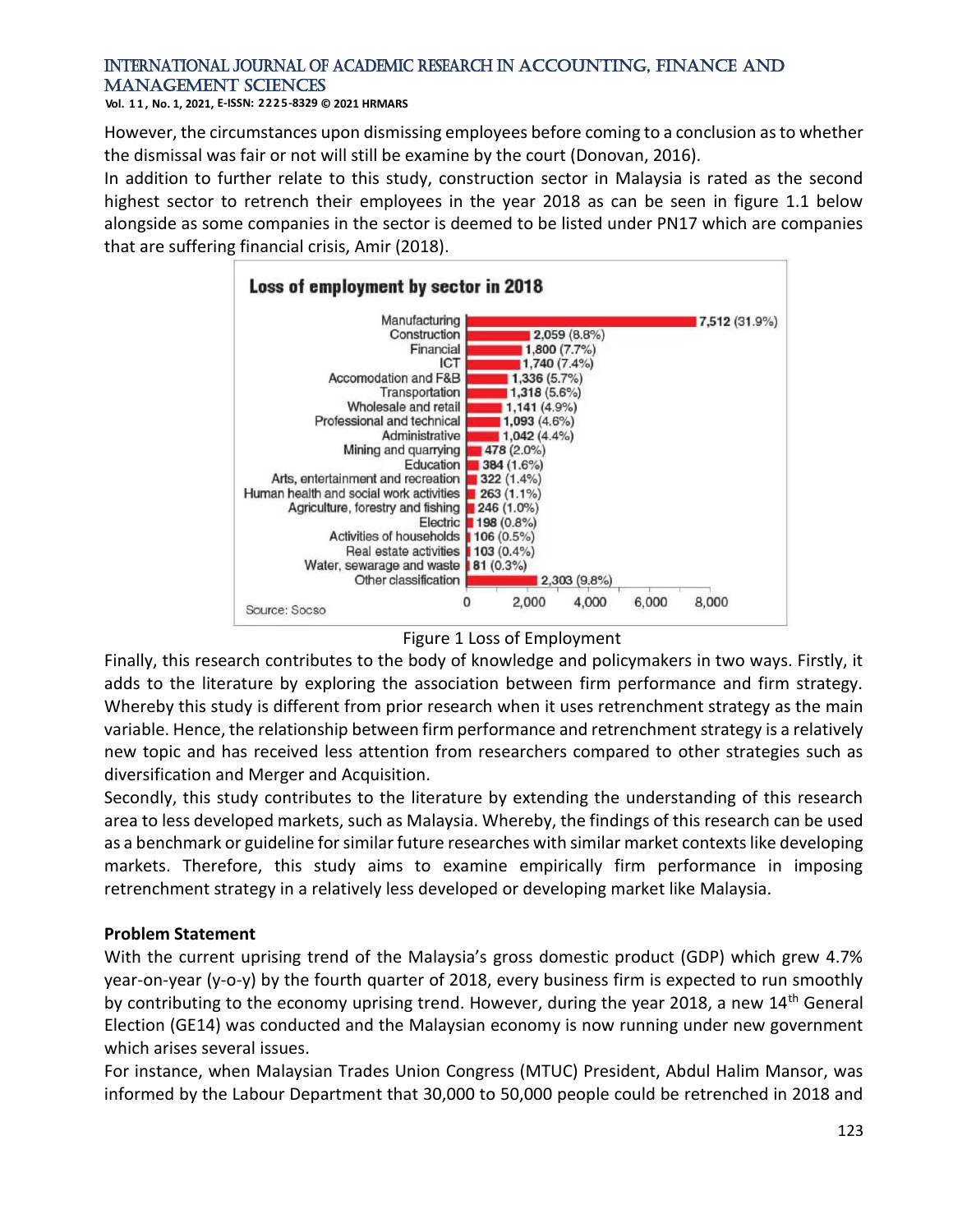**Vol. 1 1 , No. 1, 2021, E-ISSN: 2225-8329 © 2021 HRMARS**

forecasted for the year after. This number of expected lay-offs arises from past decision with the mean of 32,000 employees retrenched in 2015 to 2017.

In addition, Malaysian Employers Federation (MEF) Executive Director, Datuk Shamsudin Baradan, informed that the main sector to be affected will be manufacturing, followed by the services sectors of insurance, banking and retail and the construction sector, due to the economic situation. This situation which based on both laid-off employees and employers on how the strategy would affect on the firm's performance has invited a new are of research interest.

There are few researches had been done about retrenchment strategy relating towards firm's performance and most of them only measures the strategy towards profitability of the company (Return on Asset). Examples from Ung, Brahmana, & Puah, (2018); Bhutto (2018); Pham (2016); Imran (2014). Future studies should include both accounting-based and market-based measurement as suggested by Imran (2014).

Hence, this study contributes by measuring retrenchment strategy towards not only profitability, but also to financial performance (Return on Equity) and Tobin's Q which is the ratio between a physical asset's market value and its replacement value. Other than that, this study also contributes on focusing towards specific sector of construction companies which are public listed under government data for most retrenchment of employees since 1998 until the latest of 4<sup>th</sup> Quarter of 2018 in Bursa Malaysia.

Furthermore, as construction companies have been only focusing on getting their projects approved or reapproved by the new government, and due to that a bulk hiring has been slow since May 2018 whereby, with the extended deadlines of contracts, they can hire fewer labour for a long period project (Chua, 2019). In addition, the announcement of retrenchments for the sectors regardless for the manufacturing sector which has the biggest number of employee lay-off among the other sectors, had been done by other researchers whereby in their study, retrenchment strategy may harm the performance of family and government-linked firms (e.g. Ung, Brahmana, & Puah (2018).

Other than that, most studies conducted focuses more on organizational performances, from where it lacks information on how it affects the firm market performance or finances (e.g. Ung, Brahmana, & Puah (2018); Bhutto (2018); Pham (2016); Imran (2014).

Hence, the question arises on how retrenchment strategy affects firm performance in the matter of market value, organization and financial as this could provide more information towards potential investors to monitor the sector's Return on Equity and market value. Therefore, this study seeks to investigate whether the performance of listed construction companies in Malaysia will be affected by the retrenchment strategy?

## **Research Objectives**

As similar study has been done by other researchers such as Ung, Brahmana, & Puah (2018); Hillier et al., (2007), this research is also structured with some important objectives in establishing a research paper. The purpose of providing these objectives so that this study can be conducted in line with the purpose and research proposal and to be drafted in a good structure.

RO1: To identify the relationship between retrenchment strategy and the

performance of listed construction companies in Malaysia.

RO2a: To identify the relationship between size strategy and the performance

of listed construction companies in Malaysia.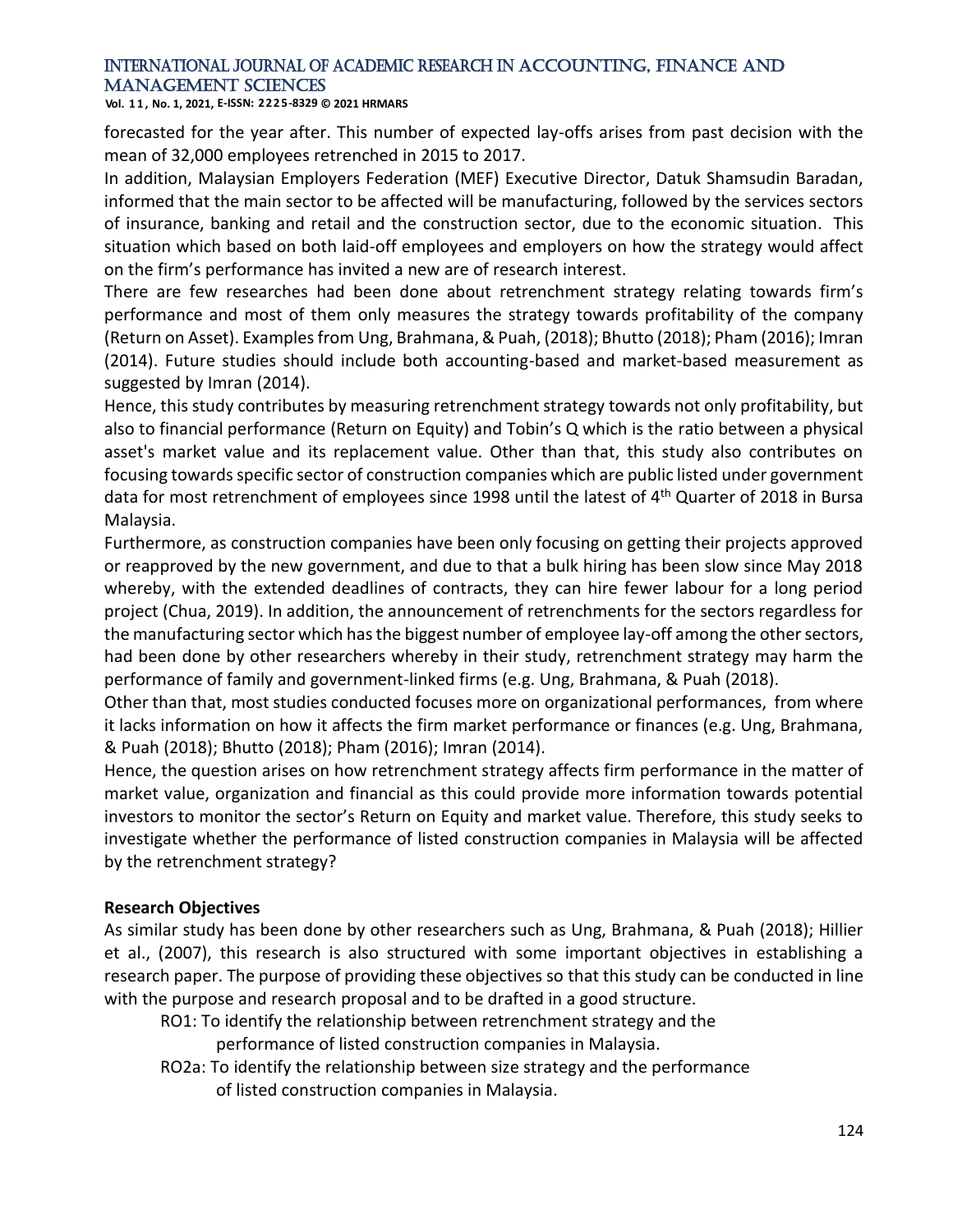**Vol. 1 1 , No. 1, 2021, E-ISSN: 2225-8329 © 2021 HRMARS**

- RO2b: To identify the relationship between growth opportunity strategy and the performance of listed construction companies in Malaysia.
- RO2c: To identify the relationship between leverage strategy and the performance of listed construction companies in Malaysia.

#### **Literature Review**

#### **Agency Cost Theory**

There are only few studies that had been done when relating retrenchment strategy towards firm performance with agency cost theory. Robert T. Kleiman is one the available source that is able to relate the topic with agency theory in his article.

Robert stated that since agency relationships in a corporation is complex than any contractual relationships due to the terms of agents being required to do tasks for the principal, agency theory carries with specific ethical issues and problems as it concerned both parties (agents and principal). The traditional process of agency contracts assumes that agents such as managers should always act in principal's interest, presuming the owners. Jensen and Meckling (1976) and Baker and Anderson (2010) explain that the agency problem arises when company managers attempt to maximize and fulfill their interest at shareholders' expense.

In the matter of retrenchment or lay-off in large corporations, Robert stated that investors are rewarded when companies decreased their employees because operating costs are lowered, which in theory may lead to better profits. However, whenever there is news regarding retrenchment being practiced, it also highlights whether investors are pleased or not with the announcement of mass layoff. This theory assumes that management undertaking the layoffs whether in part or whole, has the objectives to please shareholders and to maximize their wealth.

In this instance it's obvious that shareholders' interests are advanced to the harm of a minimum of one different body, particularly the workers. In such cases, question arises on whether it is to serve the principals' interests when those actions harm a large number of people, and whether the benefits shareholders receive are commensurate with the harm inflicted on the laid-off employees, as stated by Robert. He also mentioned that traditional agency theory makes fewer facts of what obligations, moral and etc., principals have towards their agents, as it was noted by some observers.

The emphasis lies solely on the agents discussing what they should or must do for the principal with relying assumptions that principals will compensate agents adequately for their services. Some scholars argued that principals have obligations as well. By using the example above regarding laying off employees, some would argue that those actions are unethical which is harming the workers in order to obtain better performance regarding with maximizing shareholder's wealth.

Being in line with the agency theory, agents are noticed as to have ethical duties to the principals. If in any case with a negative assumption whereby managers act in self-interest and fails to satisfy the interests of the shareholders, it shows a declining state of ethical responsibilities according to some views such as Robert. Agency theory also shows there is a possibility manager imposes retrenchment as the shortcut to pertain their position, and part of showing their power as an outcome of pride and self- esteem. (Anderson and Reeb, 2003).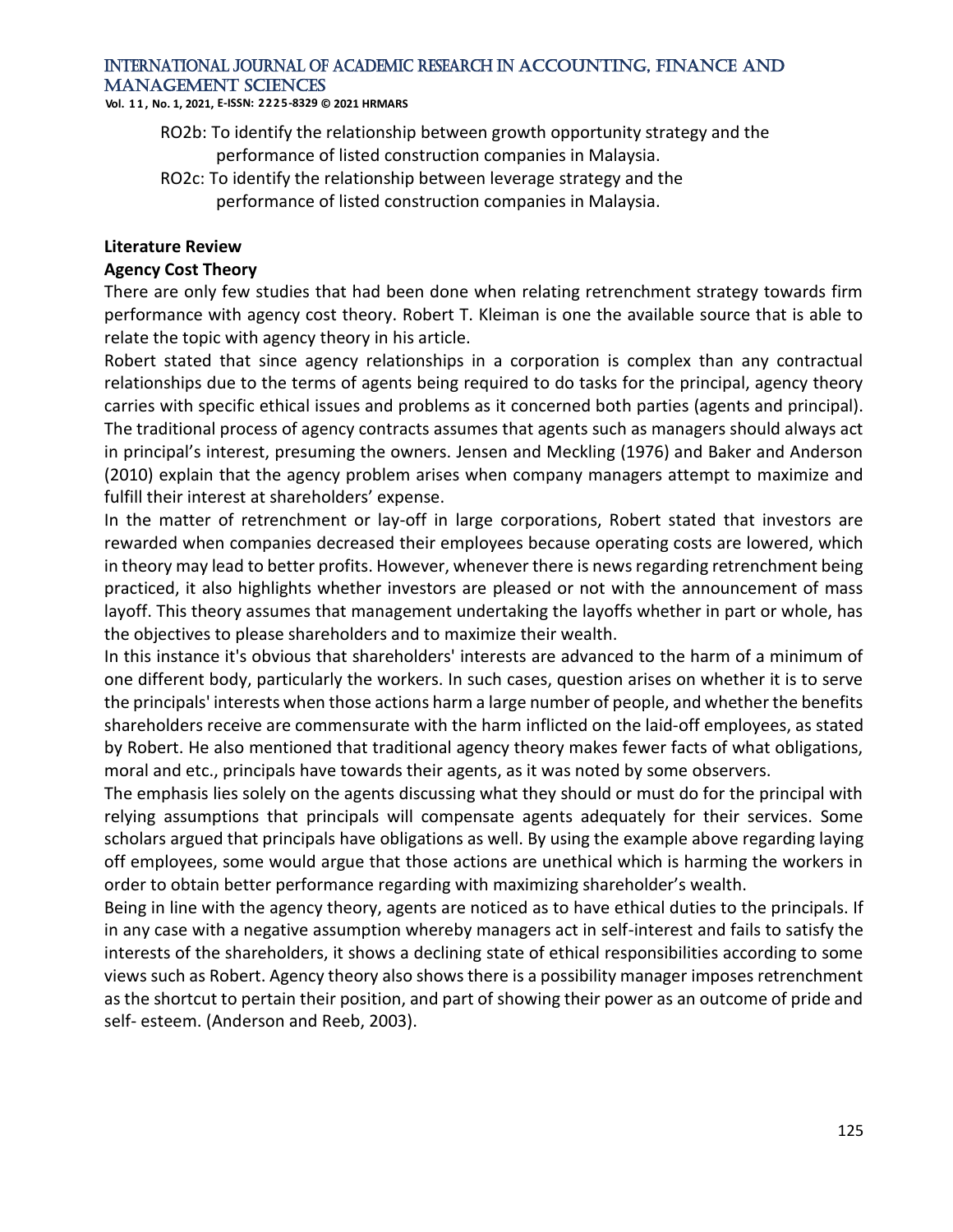**Vol. 1 1 , No. 1, 2021, E-ISSN: 2225-8329 © 2021 HRMARS**

#### **Accounting-Based Measurements**

For company's profitability, by comparing to the benchmarked rate of return equalling to the risk adjusted weighted average cost of capital, Accounting-based measurement is considered to be an effective indicator as it consists of Return on Assets , Return on Equity and others such as Return on Investment and Earnings per share, Al-Matari et al (2014). Kapopoulos & Lazaretou, (2007) stated that the accountant is the one who is measuring the rate of profit with the limitation by standards established by the profession and due to that it affected the accounting practices such as the various methods for the assaements of tangible and non-tangible assets.

Return on Assets (ROA) measures the operating and financial performance of the firm as stated by Klapper & Love, (2002). As mentioned by Haniffa & Huduib, (2006), the measurement of ROA is when a company has a higher ROA, it shows that the effectiveness of the company for the use of assets to the advantage of the shareholders. Other than that, it also reflects the company's effectiveness of using assets in serving the economic interests of its shareholders (Ibrahim & AbdulSamad, 2011).

Return on Equity (ROE) however, is a measure of financial performance calculated by dividing net income by shareholder's equity – Investopedia. This financial ratio will be able to tell investors whether the company interested is a profit creator or a profit burner. Researcher Imran (2014) seemed the only one that made a study on retrenchment strategy affecting to only ROE which has a significant relationship. This shows the contribution of the researcher of this study to add more findings towards this financial ratio due to the lack of studies.

#### **Market-Based Measurements**

Tobin's Q ratio, created by James Tobin, is listed under the Market-Based Measurements whereby as it was stated that, the ratio indicates the value of the firm's market. The Market-Based Measurement is classified by the forward-looking aspect and its reflection of the expectations of the shareholders concerning the firm's future performance (Wahla, ShahSyed & Hussain, 2012; Shan & McIver Ron, 2011; & Ganguli & Agrawal, 2009). The Q Ratio refers to a traditional measure of expected long-run firm performance (Bozec, Dia & Bozec, 2010). James hypothesized that the combination [market](https://www.investopedia.com/terms/m/marketvalue.asp)  [value](https://www.investopedia.com/terms/m/marketvalue.asp) of all the companies on the stock market should be about equal to their replacement costs. The other reason as to question of choosing this ratio as a proxy is mainly due to the lack of studies being made when it comes to retrenchment strategy affecting firm performance, specifically towards the Tobin's Q. This is mainly due to the favour of researchers finding results of firm performance from corporate governance. Such studies regarding the effect from retrenchment strategy are from Ung, Brahmana, & Puah (2018); Pham (2016), whereby their results show the same outcome whereby the strategy has significant relationship with the Q Ratio. Contradict to (Zetun and Tian, 2007) whereby the outcome shows the opposite.

#### **Retrenchment**

Despite the abundance of literature on retrenchment-performance, there is little agreement on whether imposing retrenchment strategy may give a positive, negative, or no relationship with firm performance. Thus far, many empirical studies conducted to investigate the firm benefits of retrenchment strategy have yielded inconsistent results. The earlier studies on retrenchment were mostly conducted for firms from developed countries, and only later extended to other few emerging countries.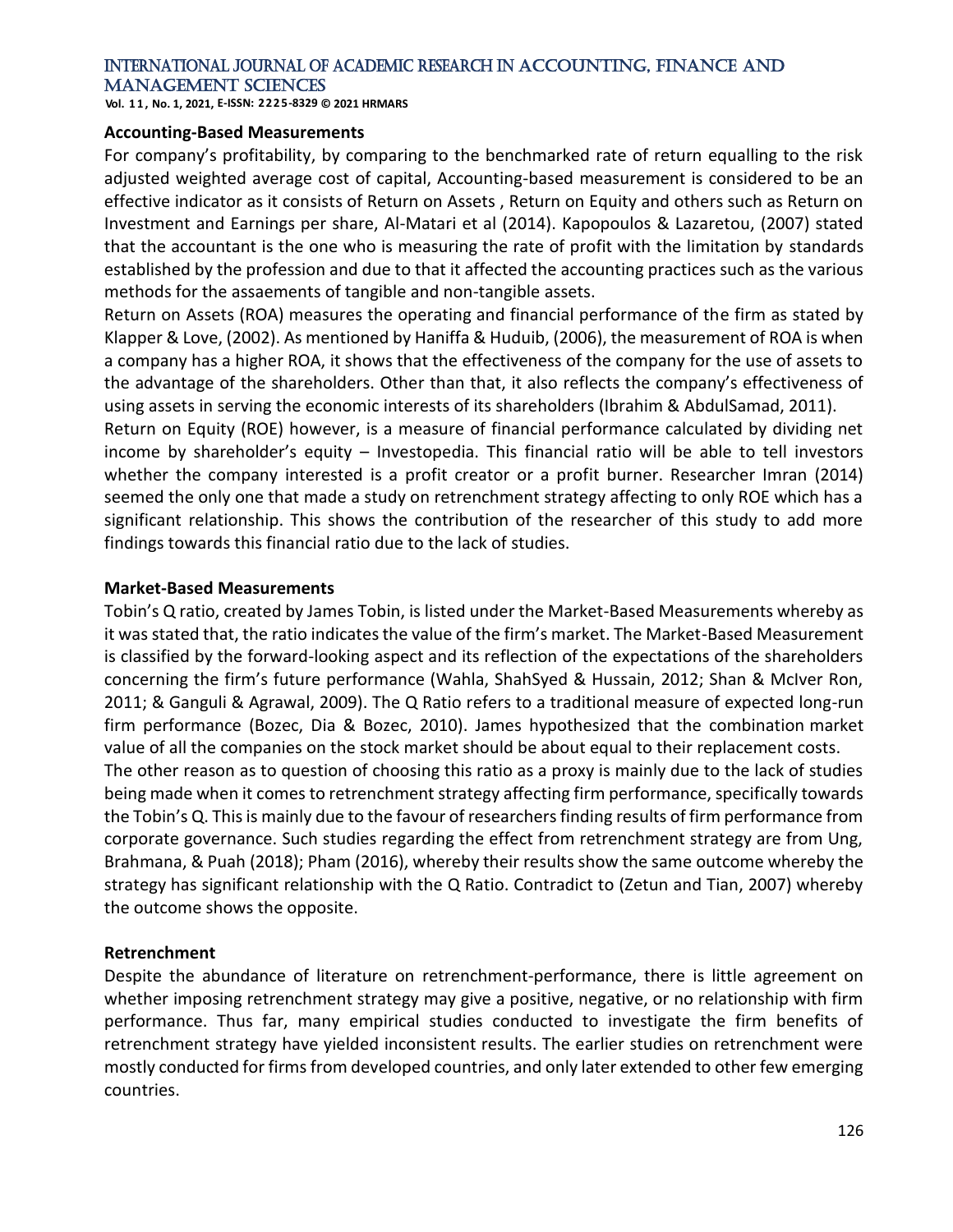**Vol. 1 1 , No. 1, 2021, E-ISSN: 2225-8329 © 2021 HRMARS**

This study defines retrenchment as reduction in assets and costs. It includes the reduction of the finished goods and inventory, the reduction of the number of employees, the reduction of selling, selling, general, and administrative expenses (SGA), the reduction of plant, property, and equipment costs (PPE), and the reduction of research and development costs (R&D) (Morrow et al., 2004; Schmitt & Raisch, 2013). According to David (2013), firms use retrenchment when an organization regroups through cost and asset reduction in order to help declining performance. Retrenchment includes selling off land and buildings, cutting the number of employees, knocking off product lines, discontinuing the marginal businesses, and closing obsolete factories.

Previous literatures have documented that retrenchment strategy might induce firm performance in two ways: (i) asset retrenchment, and (ii) cost retrenchment (Morrow et al., 2004; Lim et al., 2013). Asset retrenchment refers to the net reduction of assets (Robbins and Pearce, 1992), such as closing plants, divesting equity and reducing stocks of property, equipment, and inventory (Morrow et al., 2004; Lim et al., 2013). Meanwhile, cost retrenchment refers to the net reduction of total costs such as Selling, General, and Administrative (SGA) expenses, interest expense and miscellaneous costs. (Robbins and Pearce, 1992; Lim et al., 2013). Morrow et al., (2004) argues that firms throw all their less effective and less productive assets in order to improve the performance.

## **Controlled Variables**

This study adopted previous research baseline model which consists of firm performance factors such as firm size, growth opportunity, leverage and profitability Liang & Barker, 2010; Lee et al., 2012; Lim et al., 2013; Schmitt & Raisch, 2013). However, the researcher will exclude the variable profitability in order to avoid any redundancy which a profit variable is measuring a profit ratio of performance. Therefore, it leaves out with adopting the firm performance factors of firm size, growth opportunities and leverage.

#### **Firm Size**

Firm size is measured by total assets logarithm. (Agrawal & Knoeber, 1996; Klapper & Love, 2004) states that a large firm size can lead to significant growth opportunities. This latter will positively affect firm performance. However, Brian, McIlkenny, Opong and Pignatel (2014) suggest that a large firm size may create significant agency conflicts between managers and owners, which will negatively influence firm performance.

#### **Growth Opportunities**

Growth opportunities are measured by the Market-To-Book ratio. Baber et al. (1996) and Gul (1999) suggest a negative relationship between growth opportunities and firm performance. An increase in growth opportunities may lead to a retrenchment in managerial behaviour (Gaver & Gaver, 1993; Skinner, 1993; Smith & Watts, 1992). However, the existence of growth opportunities can lead to profitable investment projects, which will positively affect firm performance.

#### **Leverage**

Debt to equity ratio is very important ratio to measure the financial leverage. This ratio shows that how much companies use debts to operate its financial activates. It also shows the relationship of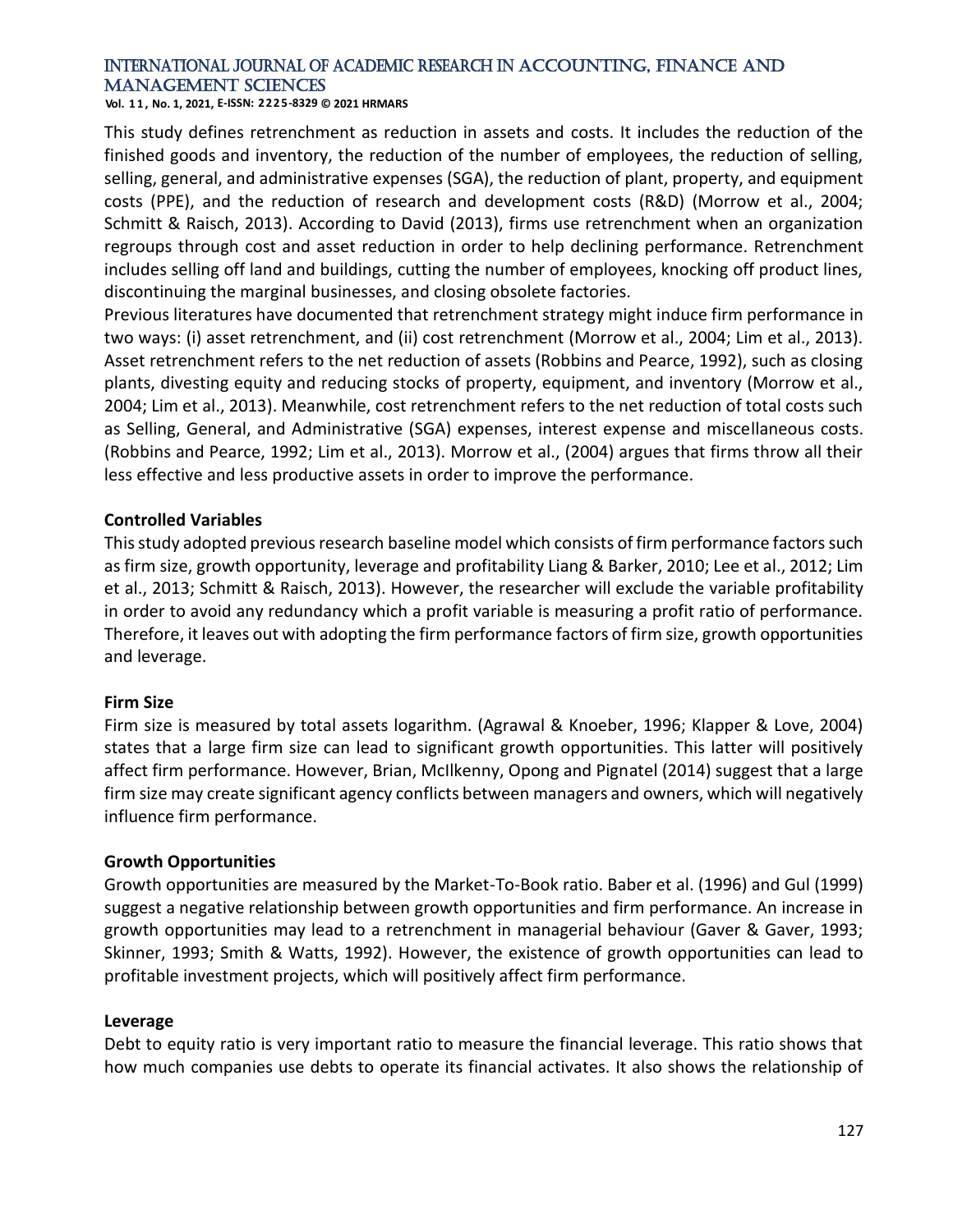**Vol. 1 1 , No. 1, 2021, E-ISSN: 2225-8329 © 2021 HRMARS**

debts and the value of equity. Debt equity ratio use by (Tugas, 2012), (Opter Tim, 2009) and (Vale, 2011) under their studies.

#### **Conceptual Framework and Hypotheses**

Conceptual framework mainly explains how particular variables such independent variables which is in this study consists of the main variable of retrenchment followed by the controlled variables of size, growth opportunity and leverage connecting towards the dependent variables of firm performance which are Return on Assets (ROA), Return on Equity (ROE) and Tobin's Q.

The ROA is mainly measured for the use of managers to monitor their profitability performance of the company, whereas for the contributing variables of this study which are ROE and Tobin's Q are mainly measured for investors to monitor in order to make good or cautious decisions.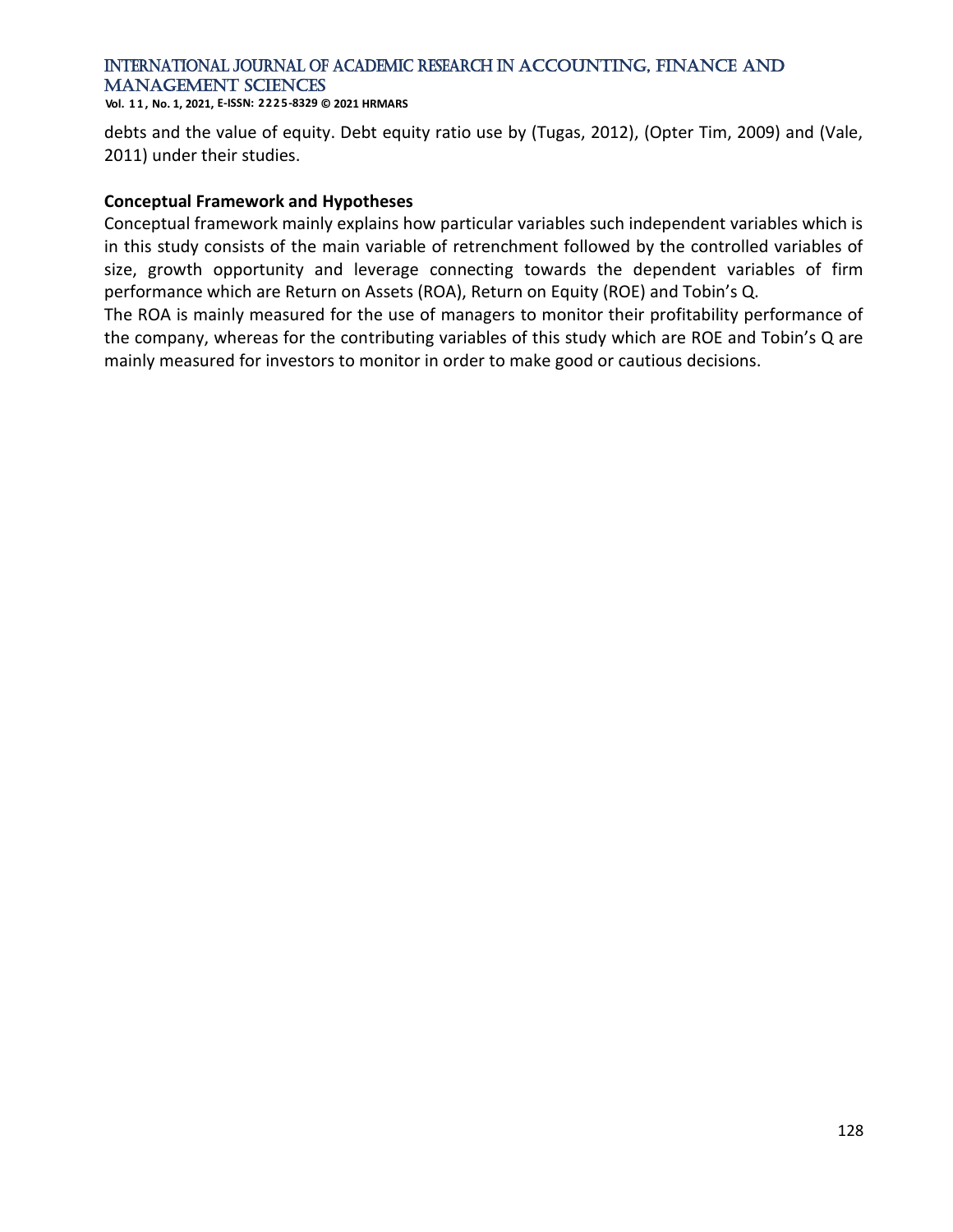**Vol. 1 1 , No. 1, 2021, E-ISSN: 2225-8329 © 2021 HRMARS**

| Independent               | <b>Dependent</b>     |
|---------------------------|----------------------|
| <b>Variables</b>          | <b>Variables</b>     |
| H1: Retrenchment          |                      |
|                           | [a] Return on Asset  |
| H2: Firm Size             |                      |
|                           | [b] Return on Equity |
| H3: Growth<br>Opportunity |                      |
|                           | [c] Tobin's Q        |
| H4: Leverage              |                      |

Figure 2 Conceptual Framework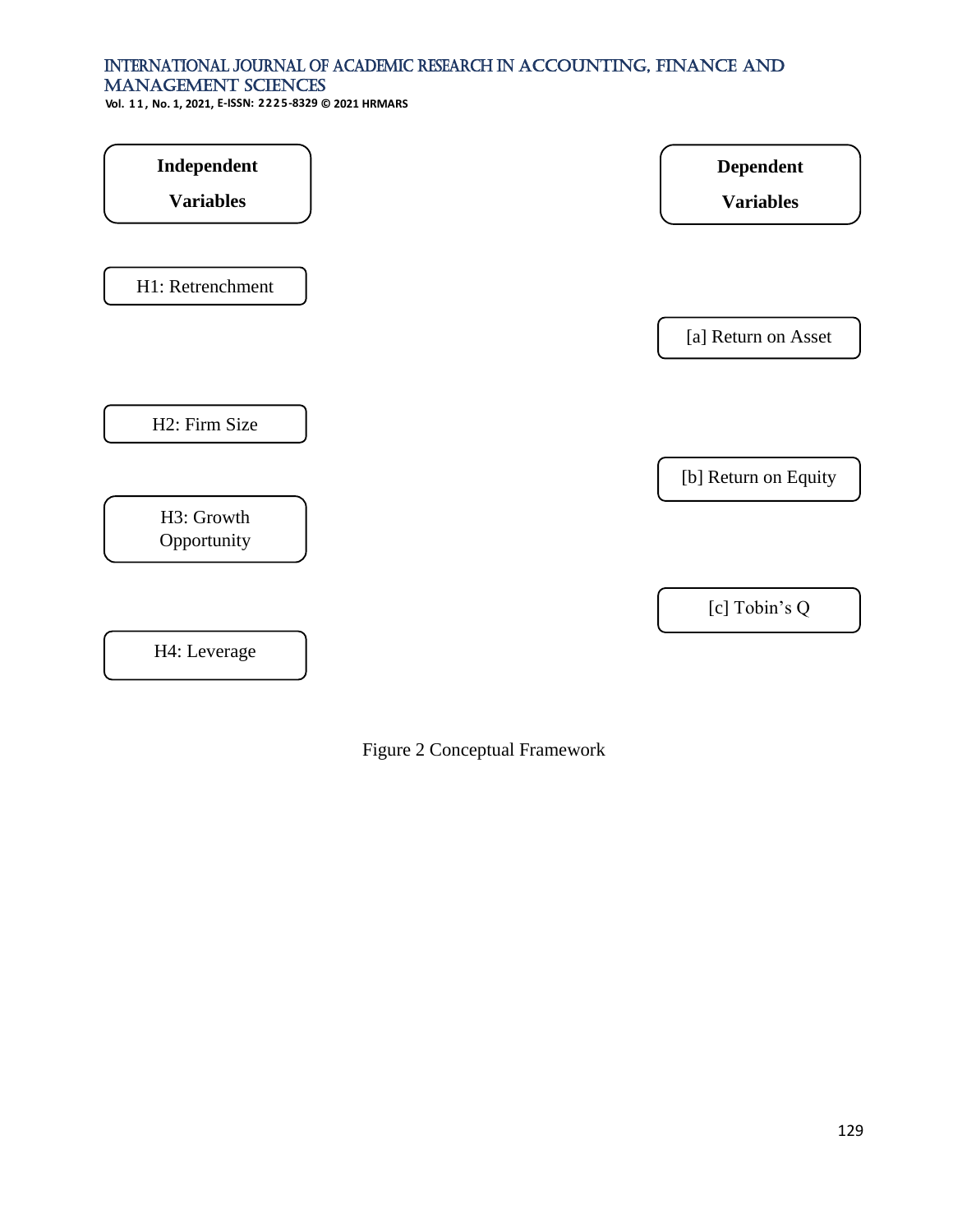**Vol. 1 1 , No. 1, 2021, E-ISSN: 2225-8329 © 2021 HRMARS**

From the framework above, this study hypothesizes:

- H1a : There is a relationship between retrenchment strategy and the Return on Asset performance of listed construction companies in Malaysia.
- H1b : There is a relationship between retrenchment strategy and the Return on Equity performance of listed construction companies in Malaysia.
- H1c : There is a relationship between retrenchment strategy and the Tobin's Q performance of listed construction companies in Malaysia.
- H2a : There is a relationship between firm size and the Return on Asset performance of listed construction companies in Malaysia.
- H2b : There is a relationship between firm size and the Return on Equity performance of listed construction companies in Malaysia.
- H2c : There is a relationship between firm size and the Tobin's Q performance of listed construction companies in Malaysia.
- H3a : There is a relationship between growth opportunity and the Return on Asset performance of listed construction companies in Malaysia.
- H3b : There is a relationship between growth opportunity and the Return on Equity performance of listed construction companies in Malaysia.
- H3c : There is a relationship between growth opportunity and the Tobin's Q performance of listed construction companies in Malaysia.
- H4a : There is a relationship between leverage and the Return on Asset performance of listed construction companies in Malaysia.
- H4b : There is a relationship between leverage and the Return on Equity performance of listed construction companies in Malaysia.
- H4c : There is a relationship between leverage and the Tobin's Q performance of listed construction companies in Malaysia.

## **Research Methodology**

This study will use the secondary data from annual published financial statements of all construction companies in Malaysia for every year since the data are considered reliable and the financial statements are prepared based on standardized accounting principles in every industry. The data that will be used are the annual time series from the Statement of Financial Position, Statement of Profit and Loss, Profit value and risk Ratio and Ratio Key Metrix of listed construction companies from 2008 to 2018. The data will be gathered for 49 construction companies in Malaysia and all dependent variable and independent variables data will be sourced from Bursa Malaysia website.

Quantitative approach will be adopted in order to test the relationship between the independent variables and dependent variable. This is because the quantitative approach is more suitable to analyse the data and make general conclusions from the large quantities of data.

The outcomes produced then functionally as an indicator of the firm's performance. In order to test and analyse the retrenchment variables in this study, secondary data will be used to measure the firm's performance and the variables of retrenchment. All the data will be collected from database Bursa Malaysia, Datastream and MorningStar for the companies listed in Bursa Malaysia under construction sectors.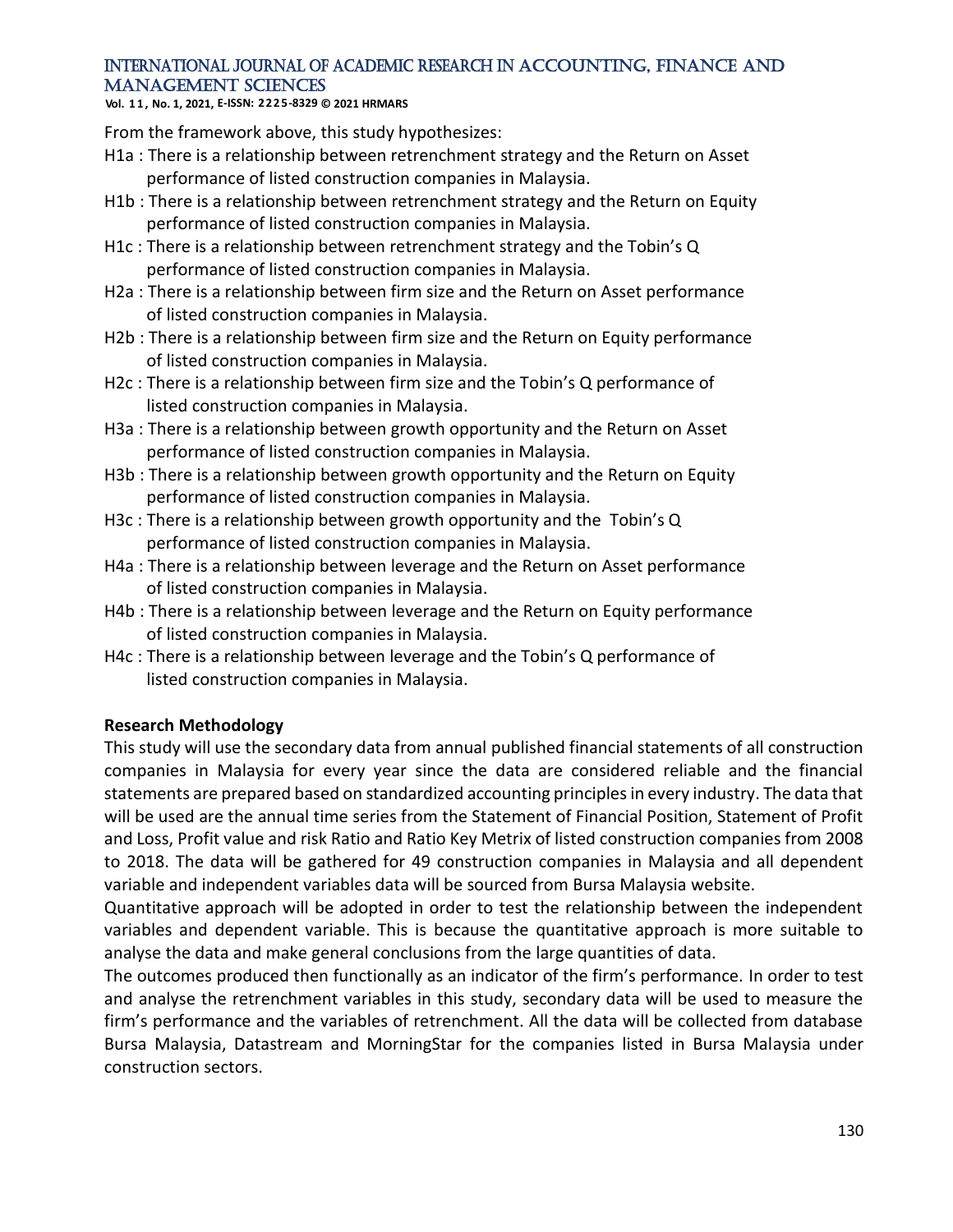**Vol. 1 1 , No. 1, 2021, E-ISSN: 2225-8329 © 2021 HRMARS**

#### **Samples**

This study will concentrate on listed construction companies which is provided in Bursa Malaysia whereby there are total of 72 companies stated in the system. However, there are multiple same companies that are listed under those 72 companies as these companies published their warrant statements separately. Due to that, the researcher will be only focusing on 49 construction companies that are only publishing financial statements as that is the main statements that will be focusing on.

The time period that will be monitored is from 2008 until 2018. The reason for the specific period is due from the global crisis that hit Malaysia in 2008 up to the second quarter of 2009 which affected in major retrenchment decision, making construction sector the second highest sector to have retrenched employees, Department of Statistics (2009). The trend follows afterwards with the sector constantly retrenching employees up to 2018 while still being listed as the second highest sector to retrenched their staffs.

#### **Variables**

Following previous research, the baseline model of this research consists of firm performance factors, such as firm size, growth, leverage, and profitability (Hambrick & D'Aveni, 1988; Lu & Beamish, 2001; Morrow et al., 2004; McClelland et al., 2010; Lee et al., 2012; Lim et al., 2013; Schmitt & Raisch, 2013). The size of firms (SIZE) is measured using the log of total assets. Meanwhile, growth opportunity (GROWTH) is measured by the capital expenditure to sales ratio. The profitability is measured by the operating income to sales ratio (OIS), and leverage (LEV) is measured by using the ratio of debt to common share equity. Our baseline model is given as follows.

To estimate the above model empirically, we pooled all samples and estimate the following regression model:

$$
Firm Performance = f(size, growth opportunity, profitability, leverage)
$$
  
Performance<sub>it</sub> =  $\beta_0 + \beta_1 Size_{it} + \beta_2 Ois_{it} + \beta_3 Growth_{it} + \beta_4 Lev_{it} + \sum_{it}$ 

Where:

Performance = Firm Performance

SIZE = the log of assets or the firm size

OIS = the ratio of operating income- sales ratio

GROWTH = the capital expenditure-sales ratio

LEV = the ratio of debt to common share equity

However, since this study also discusses about affecting profitability performance, it is suitable to remove the *Ois* or profitability ratio from the model as to avoid any problem to be encountered. Therefore, the model shall be modified by eliminating the profitability variable.

$$
Performance_{it} = \beta_0 + \beta_1 Size_{it} + \beta_2 Growth_{it} + \beta_3 Lev_{it} + \sum_{it}
$$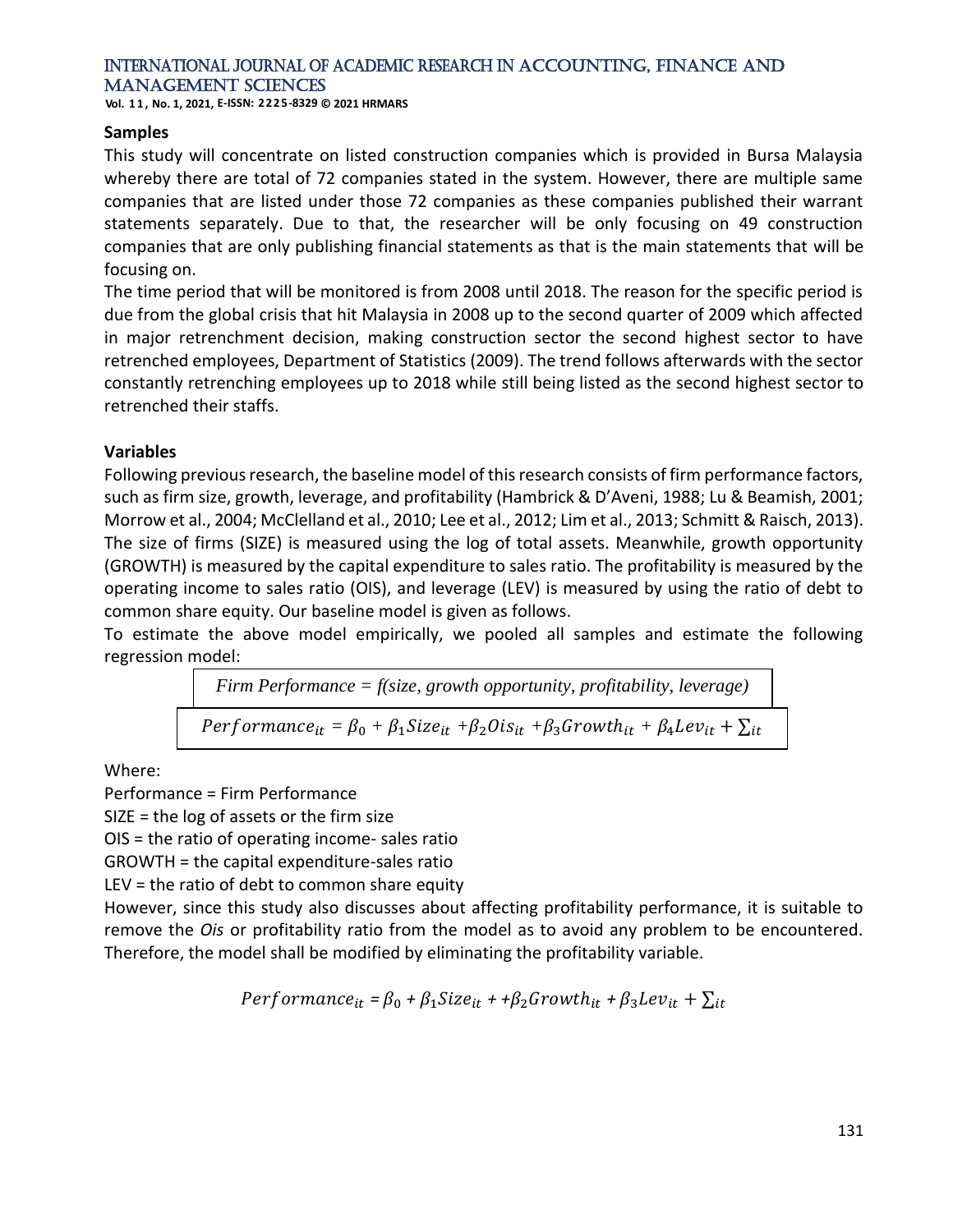**Vol. 1 1 , No. 1, 2021, E-ISSN: 2225-8329 © 2021 HRMARS**

#### **Results**

In the early stages of data analysing it show that the dependent variables of Return on Asset (ROA) and Return on Equity (ROE) has heteroscedasticity problem with no problem of serial correlation and in order to solve that problem, Robust Standard Error Test will be conducted.

Different scenario however for Tobin's Q, the p-value of the Wooldridge Test is 0.0000 which is less than 0.05 and it indicates that for Tobin's Q there is serial correlation problem. Since Tobin's Q has both serial correlation and heteroscedasticity problem, Feasible generalized least squares test will be conducted to rectify the problem. Below are the final results analysed.

| $18002 + 2000001$ $100001$ $1000001$ $1000000$ |              |              |              |              |              |             |
|------------------------------------------------|--------------|--------------|--------------|--------------|--------------|-------------|
|                                                | BR           | AR           | BR           | AR           | BR           | AR          |
| <b>Variables</b>                               | <b>OLS</b>   | <b>OLS</b>   | <b>REM</b>   | <b>REM</b>   | <b>FEM</b>   | <b>FEM</b>  |
| Lret                                           | $-0.0010$    | $-0.0102$    | $-0.0025$    | $-0.0024$    | $-0.0038$    | $-0.0038$   |
|                                                | (0.0034)     | (0.0051)     | (0.0033)     | (0.0074)     | (0.0035)     | (0.0079)    |
| <b>Lsize</b>                                   | $0.0235***$  | $0.0235**$   | $0.0245***$  | $0.0244*$    | $0.0264***$  | $0.0264*$   |
|                                                | (0.0029)     | (0.0105)     | (0.0036)     | (0.0132)     | (0.0047)     | (0.0148)    |
| Lgrowth                                        | $-0.0121$    | $-0.0121$    | $-0.0106$    | $-0.0106$    | $-0.0090$    | $-0.0089$   |
|                                                | (0.0080)     | (0.0171)     | (0.0087)     | (0.0201)     | (0.0100)     | (0.0218)    |
| Llev                                           | $-0.1384***$ | $-0.1384***$ | $-0.1294***$ | $-0.1293***$ | $-0.1146***$ | $-0.1146**$ |
|                                                | (0.0210)     | (0.0211)     | (0.0242)     | (0.0350)     | (0.0293)     | (0.0492)    |
| Constant                                       | 0.6191       | 0.6191       | 0.6133       | 0.6133       | 0.6010       | 0.6010      |
|                                                | (0.0140)     | (0.0394)     | (0.0174)     | (0.0507)     | (0.0230)     | (0.0585)    |
| <b>Observation</b>                             | 418          | 418          | 418          | 418          | 418          | 418         |
| R squared                                      | 0.1716       | 0.1716       | 0.0977       | 0.0977       | 0.0991       | 0.0991      |

#### **Table 1 Linear Regression Return on Asset (Robust)**

*\*BF = Before Robust, AR = After Robust, OLS = Pooled OLS, REM = Random Effect Model, FEM = Fixed Effect Model, Standard error in parentheses \*\*\* p<0.01; \*\*p<0.05; \*p<0.1*

It can be said that the final model suitable for ROA is Random Effect Model as it has shown better results in BPLM test. The variables that shows significant influence towards ROA is firm size and leverage even though the data has been run with Robust Standard Error test. With that, it can be said that the result of the objective is failed to reject the null hypotheses of H2a and H4a while for the other variables of retrenchment and growth opportunities, there were no signs of significance towards ROA. Hence with the results, the null hypotheses H1a and H3a can be rejected.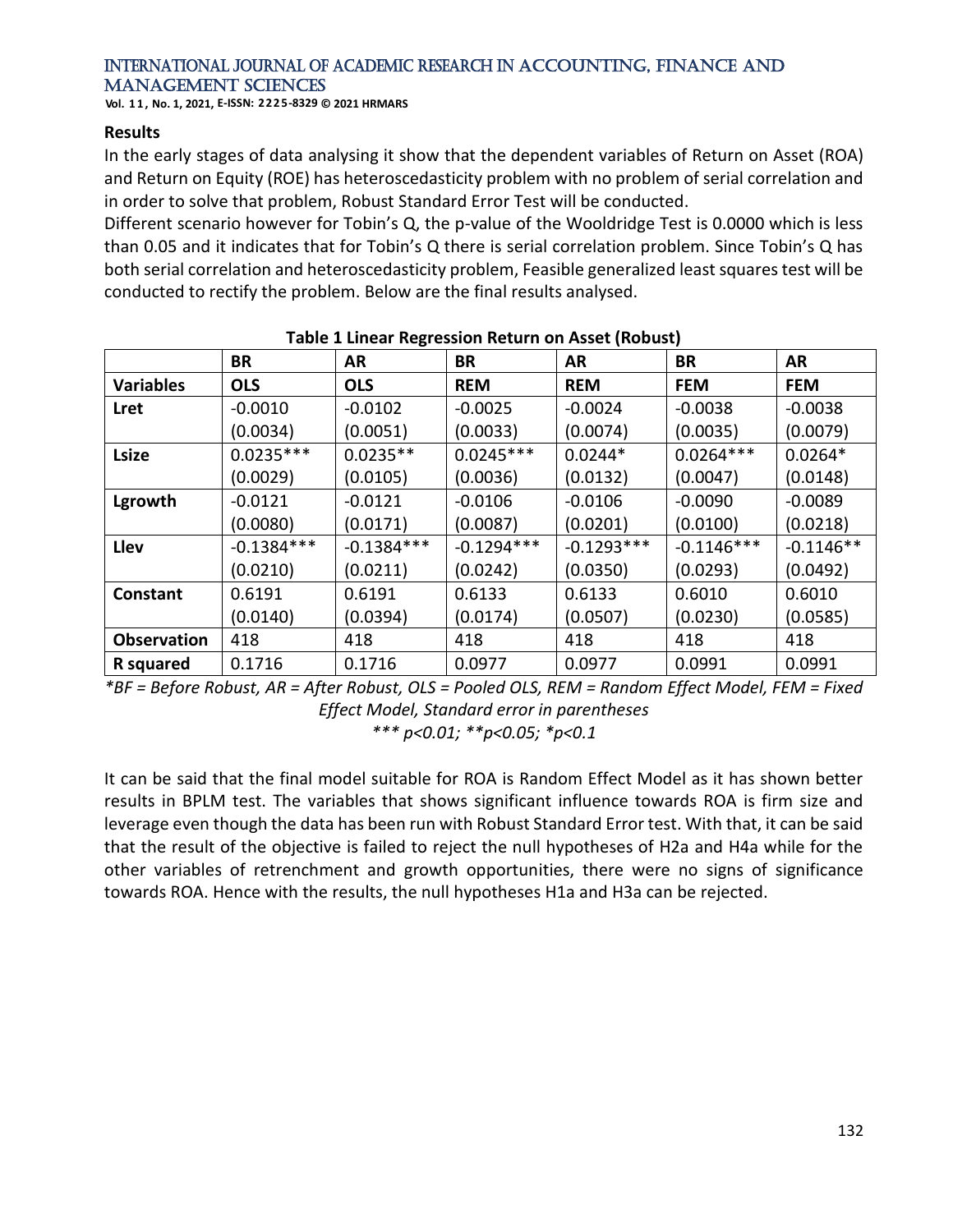| Vol. 11, No. 1, 2021, E-ISSN: 2225-8329 © 2021 HRMARS |  |  |
|-------------------------------------------------------|--|--|
|-------------------------------------------------------|--|--|

|                    | <b>BR</b>  | AR         | <b>BR</b>  | AR         | BR         | <b>AR</b>  |
|--------------------|------------|------------|------------|------------|------------|------------|
| <b>Variables</b>   | <b>OLS</b> | <b>OLS</b> | <b>REM</b> | <b>REM</b> | <b>FEM</b> | <b>FEM</b> |
| <b>Lret</b>        | 0.0091     | 0.0091     | 0.0091     | 0.0091     | 0.0095     | 0.0095     |
|                    | (0.0106)   | (0.0083)   | (0.0107)   | (0.0083)   | (0.0117)   | (0.0093)   |
| Lgrowth            | 0.0326     | 0.0326     | 0.0333     | 0.0333     | $0.0572*$  | 0.0572     |
|                    | (0.0252)   | (0.0361)   | (0.0255)   | (0.0363)   | (0.0340)   | (0.0577)   |
| <b>Lsize</b>       | $-0.1015$  | $-0.1015$  | $-0.1019$  | $-0.1019$  | $-0.1173$  | $-0.1173$  |
|                    | (0.0671)   | (0.0800)   | (0.0678)   | (0.0806)   | (0.0993)   | (0.0920)   |
| Llev               | 0.0082     | 0.0082     | 0.0082     | 0.0082     | 0.0094     | 0.0094     |
|                    | (0.0093)   | (0.0057)   | (0.0095)   | (0.0058)   | (0.0159)   | (0.0076)   |
| Constant           | 3.0787     | 3.0787     | 3.0782     | 3.0782     | 3.0609     | 3.0609     |
|                    | (0.0444)   | (0.0497)   | (0.0451)   | (0.0497)   | (0.0780)   | (0.0593)   |
| <b>Observation</b> | 418        | 418        | 418        | 418        | 418        | 418        |
| R squared          | 0.0153     | 0.0153     | 0.0164     | 0.0164     | 0.0169     | 0.0169     |

#### **Table 2 Linear Regression Return on Equity (Robust)**

*\*BF = Before Robust, AR = After Robust, OLS = Pooled OLS, REM = Random Effect Model, FEM = Fixed Effect Model, Standard error in parentheses \*\*\* p<0.01; \*\*p<0.05; \*p<0.1*

As for return on equity, the suitable model is Random Effect Model as it failed to reject the Hausman Test null hypotheses. However, no variable shows any significant relationship with ROE and with that, the null hypotheses for this study of H1b, H2b, H3b and H4b can be rejected. After conducting the robust standard error test, firm size and leverage still remains as the variables that has significant influence to return on asset (ROA), while there are changes in return on equity (ROE) whereby growth is no longer significant to the variable.

|                     |              |              | <b>BFGLS</b> | <b>AFGLS</b> |
|---------------------|--------------|--------------|--------------|--------------|
| <b>Variables</b>    | <b>OLS</b>   | <b>REM</b>   | <b>FEM</b>   | <b>FEM</b>   |
| Lret                | 0.0123       | 0.0153       | 0.0147       | $-0.0044$    |
|                     | (0.0184)     | (0.01318)    | (0.0131)     | (0.0042)     |
| Lsize               | $-0.0401***$ | $-0.0262$    | $-0.0215$    | $-0.0221**$  |
|                     | (0.0162)     | (0.0169)     | (0.0178)     | (0.0111)     |
| Lgrowth             | $0.6390***$  | $0.4688***$  | $0.4484***$  | $0.3861***$  |
|                     | (0.0436)     | (0.0374)     | (0.0380)     | (0.01987)    |
| Llev                | $-2.1790***$ | $-1.8406***$ | $-1.7874***$ | $-1.3460***$ |
|                     | (0.1159)     | (0.1079)     | (0.1111)     | (0.0700)     |
| Constant            | 0.7190       | 0.6812       | 0.6600       | 0.5668       |
|                     | (0.0768)     | (0.0901)     | (0.0873)     | (0.0586)     |
| <b>Observation</b>  | 418          | 418          | 418          | 418          |
| R squared           | 0.6221       | 0.5519       | 0.5519       | 0.5519       |
| <b>No. of Firms</b> | 38           | 38           | 38           | 38           |

**Table 3 Linear Regression Tobin's Q (Feasible generalized least squares)**

*\*BFGLS = Before Feasible generalized least squares, AFGLS = After Feasible generalized least squares, OLS = Pooled OLS, REM = Random Effect Model, FEM = Fixed Effect Model Standard error in parentheses*

*\*\*\* p<0.01; \*\*p<0.05; \*p<0.1*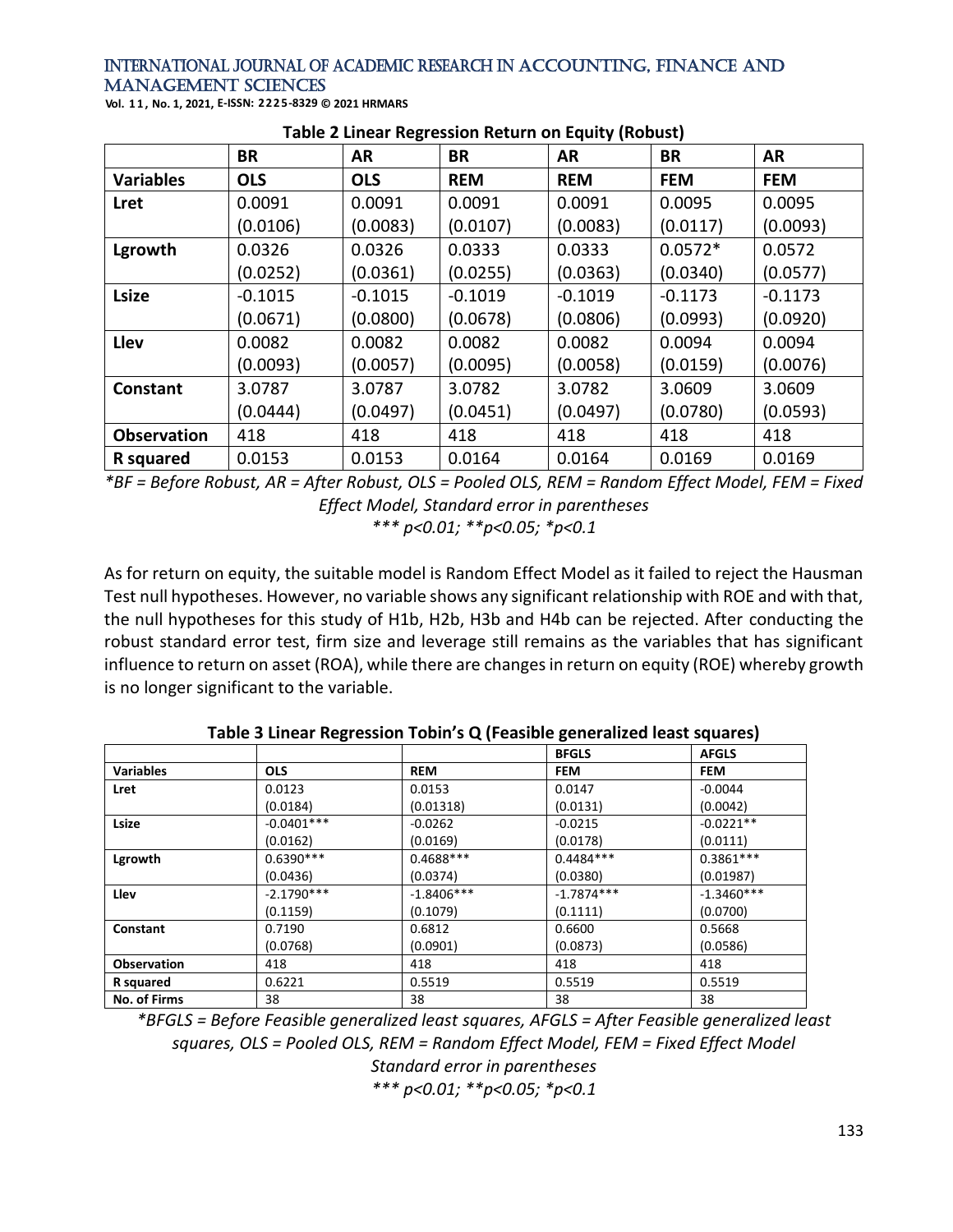**Vol. 1 1 , No. 1, 2021, E-ISSN: 2225-8329 © 2021 HRMARS**

Same as ROE, Tobin's Q is suitable with Fixed Effect Model as the Hausman Test rejected the null hypotheses. Nevertheless, the variables that shows significant relationship towards Tobin's Q is firm size, growth opportunity and leverage. With that the null hypotheses for H2c, H3c and H4c is failed to reject while the null hypotheses of H1c can be rejected as the main independent variable retrenchment is not significant with Tobin's Q.

#### **Discussion and Conclusion**

From the data analysed above, it can be concluded that them main variable of this study which the retrenchment strategy has no significant relationship with any of the firm performance of return on asset (ROA), return on equity (ROE) and Tobin's Q and this rejects all null hypotheses of having positive and significant relationship with the firm performance. In addition, the result deducts the Agency Theory about the benefit of lay-offs for to obtain better performance for the company. As for the controlled variables, the only variables that has significant influence towards ROA is firm

size, and leverage. For ROE however, no variable shows any significance towards it and last for Tobin's Q, all variables of firm size, growth opportunity and leverage show significant relationship with Tobin's Q.

As this study follows previous research such as Ung, Brahmana, & Puah (2018) and Hillier, Marshall, McColgan, & Werema (2007), this study contributes other dependant variable that is listed outside from Accounting-Based Measurements which is Tobin's Q as it represents a type of Market-Based Measurements for identifying firm performance.

In the matter of theoretical aspect, Robert T. Kleiman stated that investors are rewarded when companies decreased their employees because operating costs are lowered, which in theory may lead to better profits. This study shows support towards the Agency Theory regarding retrenchment practices being implemented in the company. Investors of the chosen companies can be pleased to know that management undertaking layoffs can achieve the objectives which is to please shareholders and to maximize their wealth.

#### **Limitation and Direction for Future Research Data Constraint**

The limit of this study is that it is only focused on public listed construction companies in Malaysia. Without the extended information from private companies, the result stays obsolete due to the reason that it is not the result of a whole sector. This is limitation is due to the information blocked or kept private and confidential.

#### **Limited Area Coverage**

Other limitation includes the area coverage of this study which is Malaysia. Although the result is good enough for covering one area, a considerable coverage may also lead to substantial result such as including other ASEAN countries for example Vietnam, Singapore, Thailand and many more.

#### **Recommendations**

The data from this study was taken from the period 2008 – 2018. For future considerations this period may be extended to ten years or above. Other than that, other sectors can also be included as to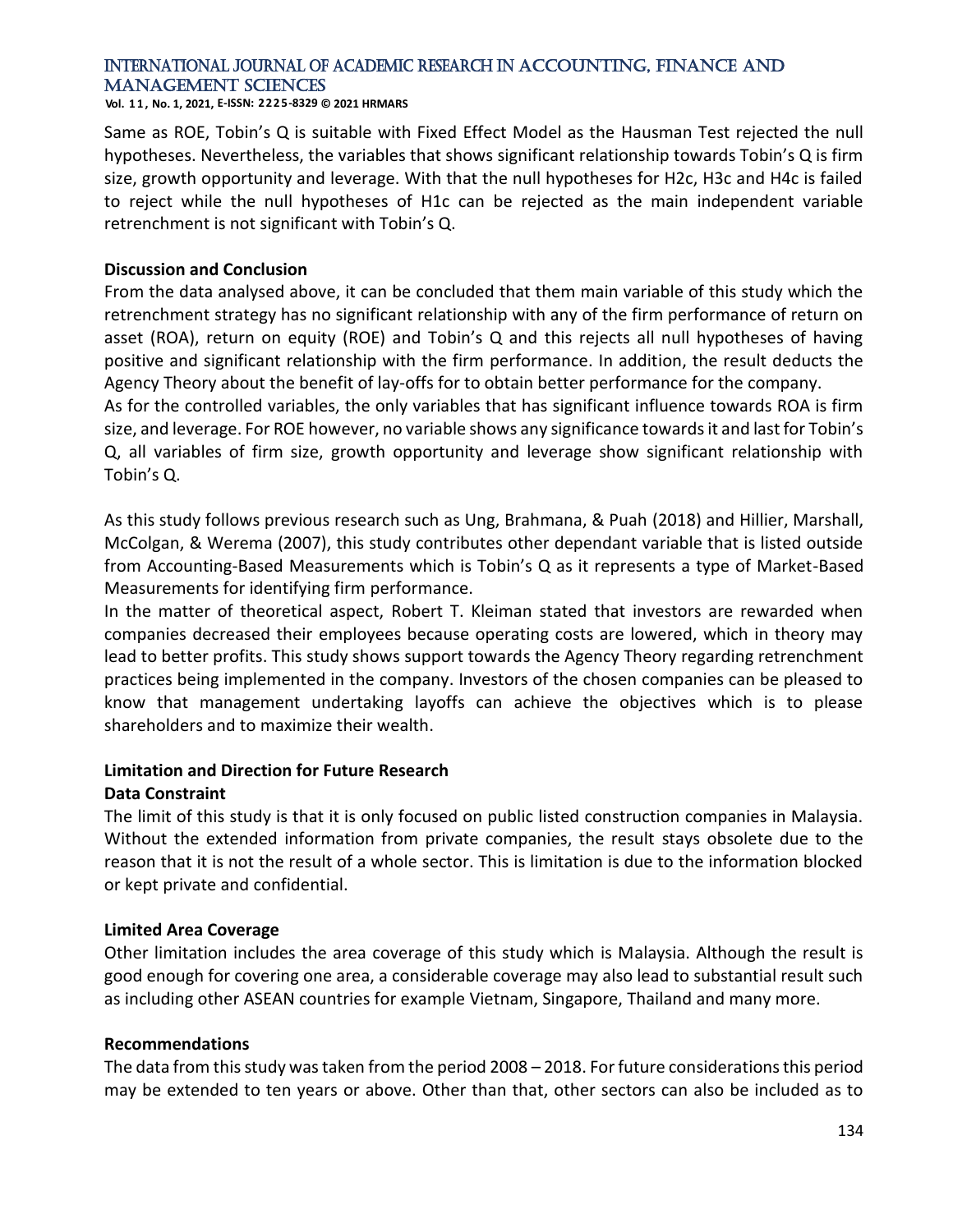**Vol. 1 1 , No. 1, 2021, E-ISSN: 2225-8329 © 2021 HRMARS**

compare the results of different sectors such as manufacturing. Moreover, future updates can also include private companies as to gain result of a whole sector. Lastly, more performance ratios can be used to determine a relationship of retrenchment to firm's performance.

#### **References**

- Al-Matari, E. M., Al-Swidi, A. K., & Fadzil, F. H. B. (2014). The Measurements of Firm Performance's Dimensions. Asian Journal of Finance & Accounting, 6(1), 24.
- Anastasia. (2015) https://www.cleverism.com/effective-corporate-turnaround-strategies/
- Barker, V., & Mone , M. (1994). Retrenchment: Cause of turnaround or consequence of decline? Strategic Management Journal, 15: 395–405.
- Baron, J. N., & Kreps, D. M. (1999). Strategic Human Resources: Frameworks for General Management. New York: Wiley
- Bozec, R., Dia, M., & Bozec, Y. (2010). Governance performance relationship: A Reexamination Using Technical Efficiency Measures. British Journal of Management, 21, 684–700.
- Budros, A. (1999). A conceptual framework for analyzing why organizations downsizing. Organization Sciences, 10(1), 69–82
- Bititci, U., Carrie, A., & McDevitt, L. (1997). Integrated performance measurement systems: A development guide. International Journal of Operations & Production Management, 17(5), 522–534
- Castrogiovanni, G., & Bruton, G. (2000). Business turnaround processes following acquisitions: reconsidering the role of retrenchment. Journal of Business Research, 48, 25–34.
- David, F. (2013). Strategic management: A competitive advantage approach, concepts and cases. Harlow,England: Pearson Prentice Hall.
- Demirbag, M., Tatoglu, E., Tekinus, M., & Zaim, S. (2006). An analysis of the relationship between TQM implementation and organizational performance: evidence from Turkish SMEs. Journal of Manufacturing Technology Management, 17(6), 829 847.
- Denis, D., Denis, D., & Yost, K. (2002). Global diversification, industrial diversification, and firm value. Journal of Finance, 57(5), 1951–1979
- DeWitt, R. (1998). Firm, industry, and strategy influences on choice of downsizing approach. Strategic Management Journal, 19(1): 59–79.
- Dodge, H., Fullerton, S., & Robbins, J. (1994). Stage of the organizational life cycle and competition as mediators of problem perception in small businesses. Strategic Management Journal, 15(2), 121- 134.
- Ellis, J., (1998). The downside of downsizing, Boston Globe. p. 11:A15.
- Elvin, P., & Abdul Hamid, N. I. N. (2015). Ownership Structure, Corporate Governance and Firm Performance. Corporate Governance: An International Review, 23(6), 469–471.
- Fisher, G., Lee, J., & Johns, L. (2004). An Exploratory Study of Company Turnaround Australia and Singapore Following the Asia Crisis. Asia Pacific Journal of Management, 21(1- 2), 149–170.
- Ganguli, S. K., & Agrawal, S. (2009). Ownership structure and firm performance: An empirical study on listed Mid-Cap Indian Companies.
- Hambrick, D., & D'Aveni, R. (1988). Large corporate failures as downward spirals.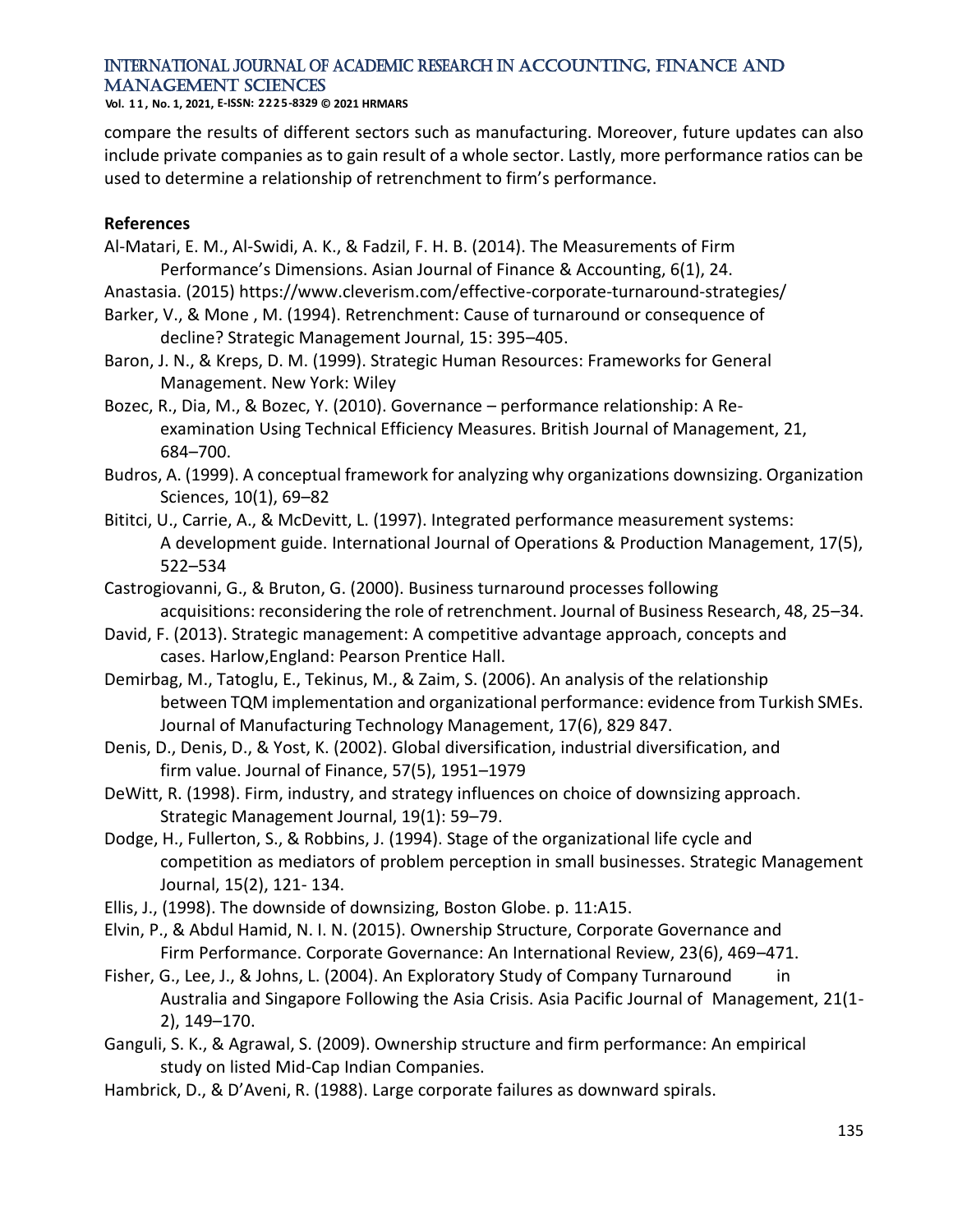**Vol. 1 1 , No. 1, 2021, E-ISSN: 2225-8329 © 2021 HRMARS**

Administrative Science Quarterly, 33(1), 1–23.

- Haniffa, R., & Hudaib, M. (2006). Corporate governance structure and performance of Malaysian listed companies. Journal of Business Finance and Accounting, 33(7-8), 1034-1062.
- Hillier, D., Marshall, A., McColgan, P., & Werema, S. (2007). Employee layoffs, shareholder wealth and firm performance: Evidence from the UK. Journal of Business Finance and Accounting, 34(3–4), 467–494.
- Hutchinson, M., & Gull, F. (2004). Investment opportunity set, corporate governance practices, and firm performance. Journal of Corporate Finance, 10(1), 595-614.
- Ibrahim, Haslindar, & AbdulSamad, F. A. (2011). Corporate governance mechanisms And performance of public-listed family-ownership in Malaysia. International Journal of Economics and Finance, 3(1), 105–115.
- Imran, M. (2014). Impact of Capital Structure on Firm Performance: Evidence from Pakistani Firms. (September).
- Joh, S. W. (2003). Corporate governance and firm profitability evidence from Korea before the economic crisis. Journal of Financial Economics, 68(2), 287–322.
- Koufopoulos, D., Zoumbos, V., Argyropoulou, M., & Motwani, J. (2008). Top management team and corporate performance: a study of Greek firms. Team Performance Management, 14(8), 340–363.
- Kapopoulos, P., & Lazaretou, S. (2007). Corporate ownership structure and firm performance: evidence from Greek firms. Corporate Governance, 15(2), 144–159.
- Kapopoulos, P., & Lazaretou, S. (2009). Does Corporate Ownership Structure Matter for Economic Growth ? A Cross- Country Analysis. Managerial and Decision Economic, 30, 155– 172.
- Klapper, L., & Love, I. (2002). Corporate governance, investor protection, and performance in emerging markets. Washington, DC. United States: World Bank. Mimeographed document.
- Khanna, T., & Palepu, K. (2000). Is group affiliation profitable in emerging markets? An analysis of diversified Indian business groups. Journal of Finance, 55(2), 867–891.
- Kwamboka, N. E., & Nassiuma, B. K. (2017). Employee Downsizing Strategies and Firm Performance: Evidence From the Kenyan Context Employee Downsizing Strategies and Firm Performance: Evidence From the Kenyan Context. Journal of Human Resource and Leadership, 2(7), 58–68.
- Lebas, M. (1995). Performance measurement and performance management, International Journal of Production Economics, 41(1–3), 23–35.
- Lee, K., Hooy, C., & Hooy, G. (2012). The Value impact of international and industrial diversifications on publisted-listed firms in Malaysia. Emerging Markets Review, 13(3),366-380.
- Lim, D., Celly, N., Morse, E., & Rowe, W. (2013). Rethinking the effectiveness of asset and cost retrenchment: The contingency effects of a firm's rent creation mechanism. Strategic Management Journal, 4(1), 42-61
- Lins, K., & Servaes, H. (2002). Is Corporate Diversification Beneficial in Emerging Market? Financial Management, 31(2), 5-31
- Love, E., & Nohria, N. (2005). Reducing Slack: The Performance Consequences of Downsizing by Large Industrial Firms, 1977-93. Strategic Management Journal, 26(12), 1087-110.
- Madu, C., Aheto, J., Kuei, C., & Winokur, D. (1996). Adoption of strategic total quality management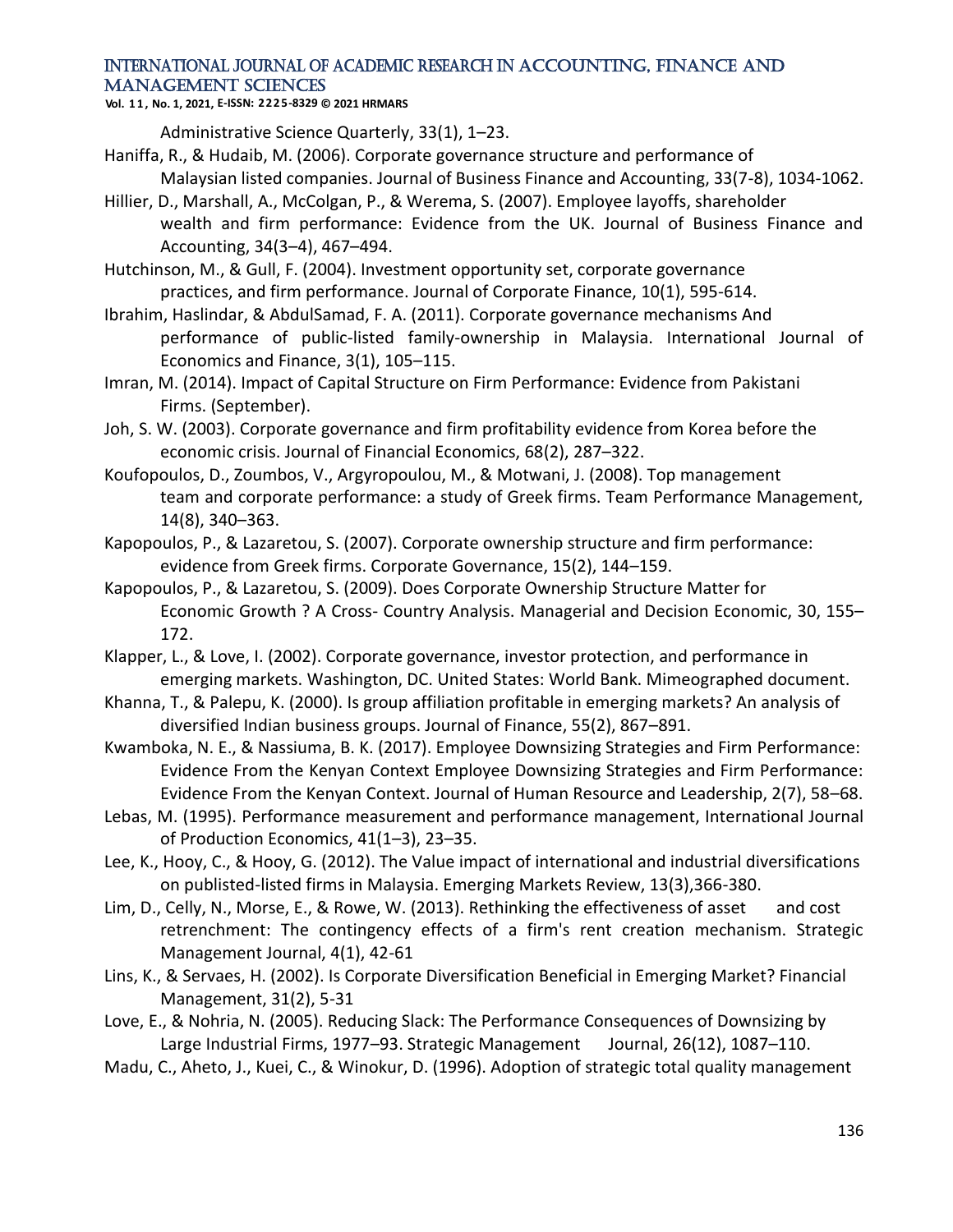**Vol. 1 1 , No. 1, 2021, E-ISSN: 2225-8329 © 2021 HRMARS**

philosophies Multi-criteria decision analysis model. International Journal of Quality and Reliability Management,13(3),57 – 72

- Mashayekhi, B., & Bazazb, M. S. (2008). Corporate governance and firm performance in Iran, 4(2), 156–172.
- McKee-Ryan , F. M., & Kinicki, A. J. (2002). Coping job loss: a life-facet perspective. International Review of Industrial and Organizational Psychology, 17, 1–29.
- McKinley, W. (1995). Organizational downsizing: constraining, cloning, learning, The Academy of Management Executive, 9(3), 32–44.
- McKinley, W. (2001). A socio-cognitive interpretation of organizational Downsizing. Academy of Management Review, 25(1), 227–243.
- Miles, G., Snow, C., & Sharfman, M. (1993). Industry variety and performance. Strategic Management Journal, 14(3), 163–177.
- Mone, M. A. (1997). How we got along after the downsizing: post-downsizing trust as a double- edged sword. Public Administration Quarterly, 21(3), 309–336.
- Morrow, J., Johnson, R., & Busenitz, L. (2004). The effects of cost and asset retrenchment on firm performance: the overlooked role of a firm's competitive environment. Journal of Management, 30(2), 189-208
- Nawaz, K., & Ahmad, N. (2017). The Effect of Corporate Governance and Capital Structure on Firms' Performance: Investigation on Petroleum Sector in Pakistan. 1(15), 51–68.
- Neely, A., Gregory, M., & Platts, K. (2005). Performance measurement system design: A literature review and research agenda. International Journal of Operations & Production Management, 25(12), 1128–1263.
- Nuryanah, S., & Islam, S. M. N. (2011). Corporate governance and performance: Evidence from an Emerging Market. Malaysian Accounting Review, 10(1), 17–42.
- O'Neill, H. (1986). Turnaround and recovery: What strategy do you need? Long Range Planning, 19(1), 80–88
- Pearce, J., & Robbins, K. (2008). Strategic transformation as the essential last step in the process of business turnaround. Business Horizons, 51(2), 121–30.
- Pham, T. T. K. (2016). Research on the Relationship between Corporate Governance and Firm Performance: Empirical Evidence from Companies Listed on the Stock Exchange in Vietnam. International Journal of Management and Applied Research, 3(4), 172–183
- Robbins, D., & John, A. (1993). Entrepreneurial Retrenchment among Small Manufacturing firms. Journal of Business Venturing, 8(4), 301-318.
- Robbins, D., & Pearce, J. (1992). Turnaround: retrenchment and recovery. Strategic Management Journal, 13(4): 287–309
- Rouf, M. A. (2011). The relationship between corporate governance and value of the firm in developing countries: Evidence from Bangladesh. The International Journal of Applied Economics and Finance, 5(3), 237–244.
- Schendel, D., Patton, G., & Riggs, J. (1976). Corporate turnaround strategies: A study of profit decline and recovery. Journal of General Management, 3(spring): 3- 11.
- Schmitt, A., & Raisch, S. (2013). Corporate Turnarounds and Recovery: The Duality of Retrenchment. Journal of Management Studies, 50(7), 1216-1244
- Scott, J. H. (2012). A theory of optimal capital structure. 7(1), 33–54.